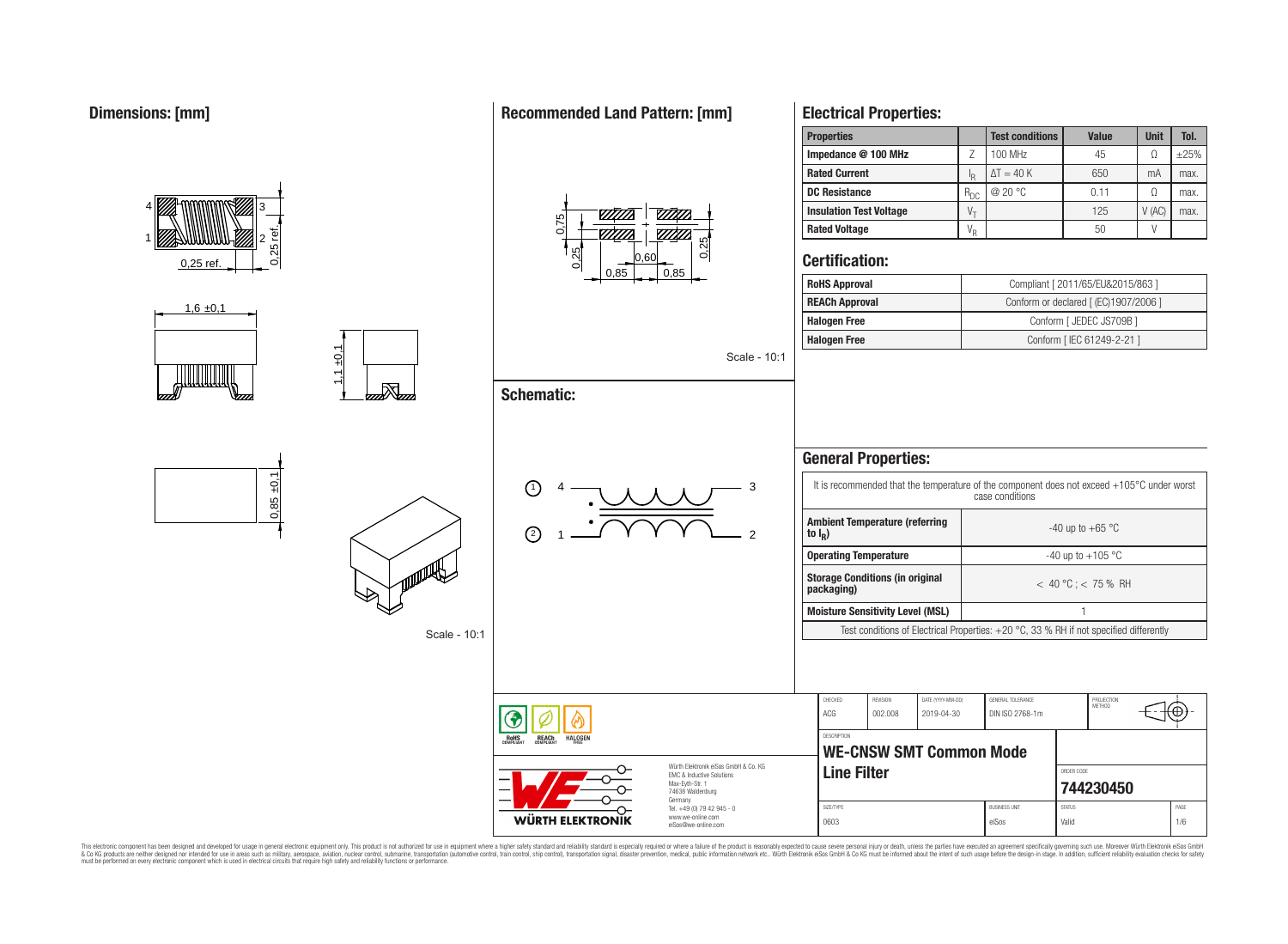# **Typical Impedance Characteristics:**



**Test Setup:**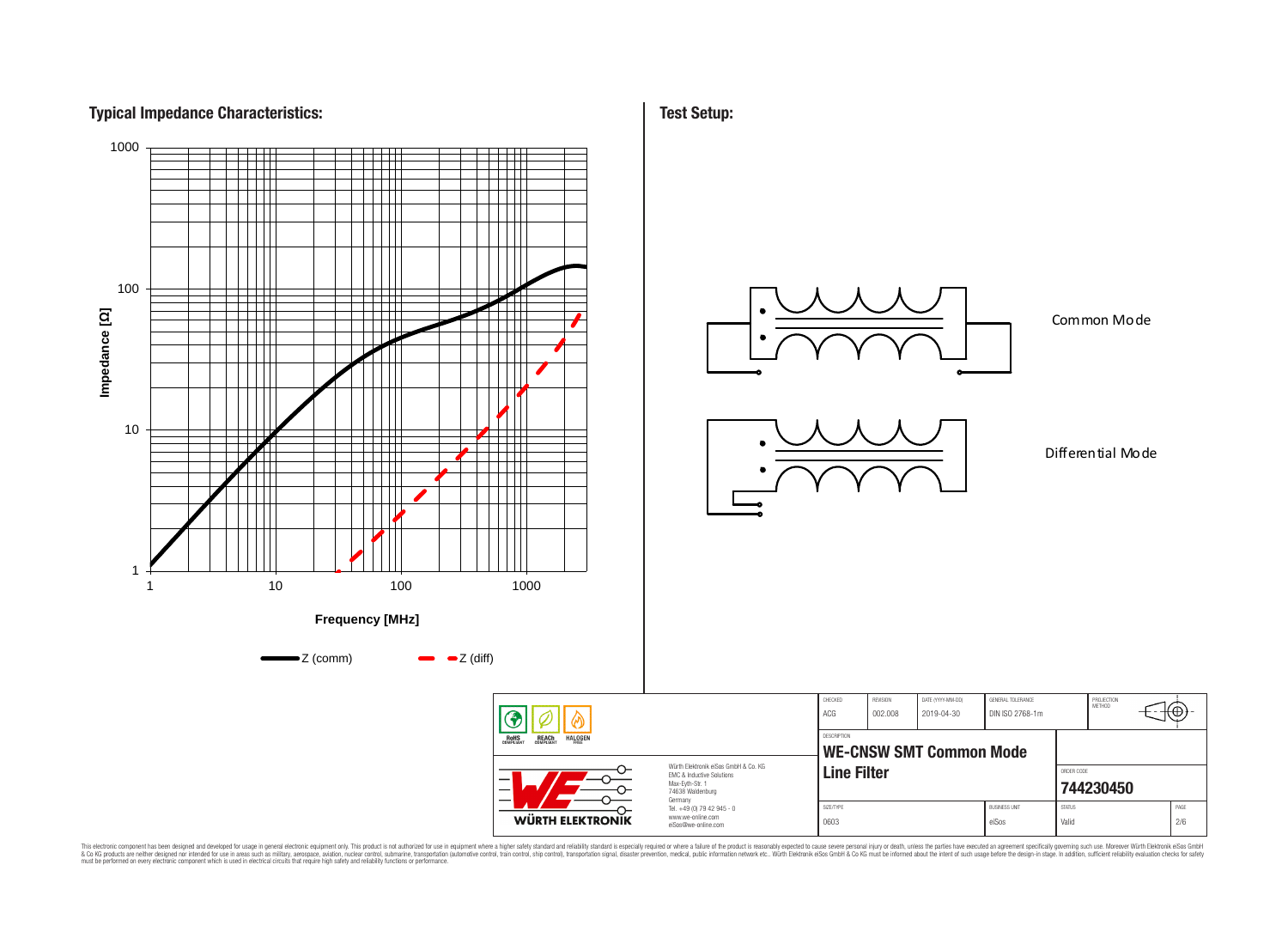## **Packaging Specification - Tape and Reel: [mm]**

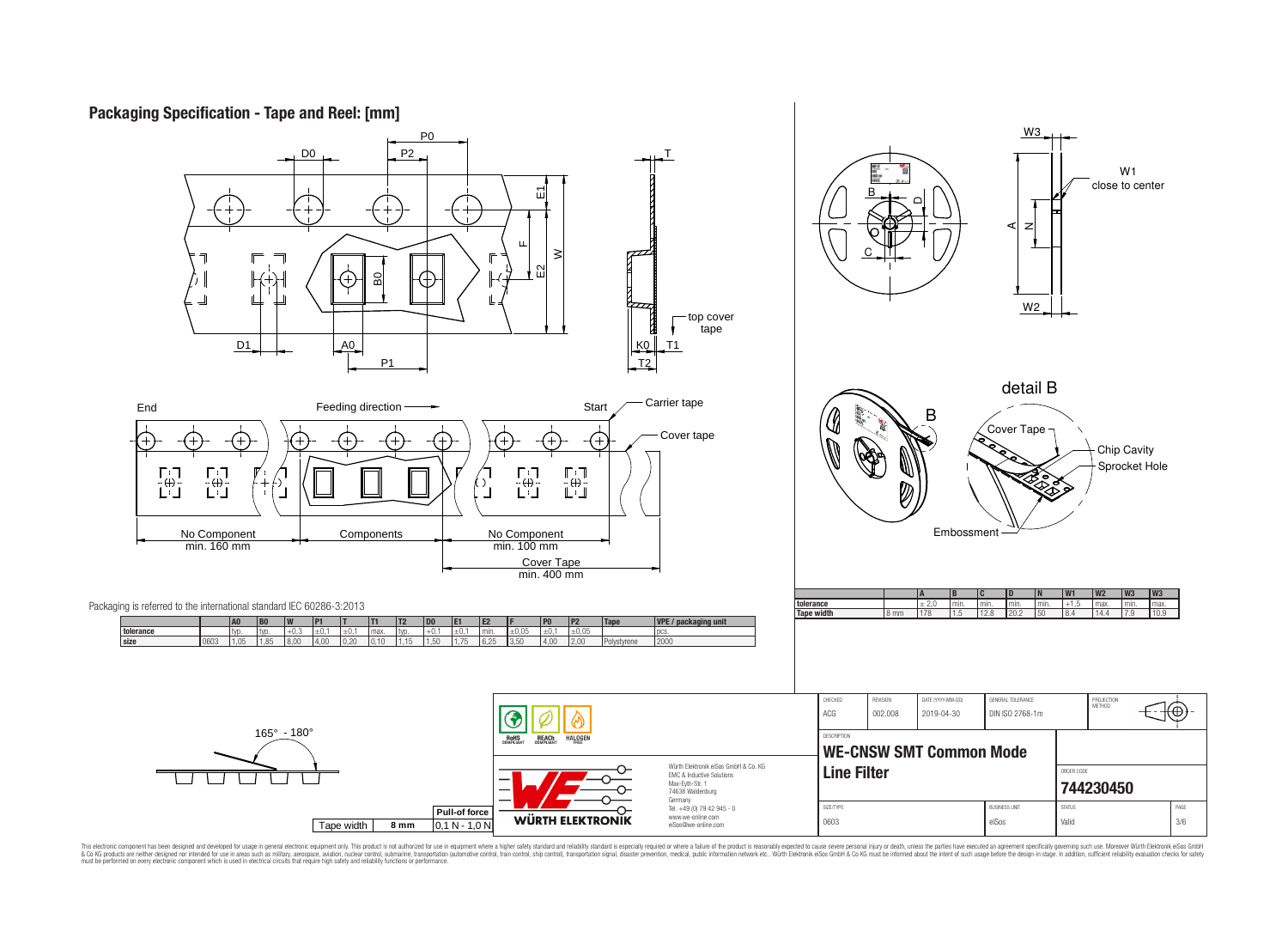# **Classification Reflow Profile for SMT components:**



# **Classification Reflow Soldering Profile:**

| <b>Profile Feature</b>                              |                    | <b>Value</b>      |
|-----------------------------------------------------|--------------------|-------------------|
| <b>Preheat Temperature Min</b>                      | $\mathsf{I}$ s min | 150 °C            |
| <b>Preheat Temperature Max</b>                      | s max              | 200 °C            |
| Preheat Time $t_s$ from $T_{s,min}$ to $T_{s,max}$  | ι <sub>s</sub>     | 60 - 120 seconds  |
| Ramp-up Rate $(T_1$ to $T_p$ )                      |                    | 3 °C/ second max. |
| <b>Liquidous Temperature</b>                        | h.                 | 217 °C            |
| Time t <sub>1</sub> maintained above T <sub>1</sub> | Ţ.                 | 60 - 150 seconds  |
| Peak package body temperature                       | ı,                 | see table below   |
| Time within 5°C of actual peak temperaure           | $t_{p}$            | $20 - 30$ seconds |
| Ramp-down Rate $(T_1$ to $T_p)$                     |                    | 6 °C/ second max. |
| Time 25°C to peak temperature                       |                    | 8 minutes max.    |

refer to IPC/ JEDEC J-STD-020E

### **Package Classification Reflow Temperature:**

| <b>Properties</b>                                                    | Volume mm <sup>3</sup><br>$<$ 350 | Volume mm <sup>3</sup><br>350-2000 | Volume mm <sup>3</sup><br>>2000 |  |  |
|----------------------------------------------------------------------|-----------------------------------|------------------------------------|---------------------------------|--|--|
| PB-Free Assembly   Package Thickness < 1.6 mm                        | 260 °C                            | 260 °C                             | 260 °C                          |  |  |
| <b>PB-Free Assembly   Package Thickness 1.6 mm - 2.5 mm   260 °C</b> |                                   | 250 °C                             | 245 °C                          |  |  |
| PB-Free Assembly   Package Thickness $\geq 2.5$ mm                   | 250 °C                            | 245 °C                             | 245 °C                          |  |  |

refer to IPC/ JEDEC J-STD-020E

|                                                                                                                          |                                                                        | CHECKED<br>ACG                                | REVISION<br>002.008 | DATE (YYYY-MM-DD)<br>2019-04-30 | GENERAL TOLERANCE<br>DIN ISO 2768-1m |                        | PROJECTION<br>METHOD |             |
|--------------------------------------------------------------------------------------------------------------------------|------------------------------------------------------------------------|-----------------------------------------------|---------------------|---------------------------------|--------------------------------------|------------------------|----------------------|-------------|
| <b>REACH</b><br>COMPLIANT<br><b>HALOGEN</b><br><b>ROHS</b><br>COMPLIANT                                                  |                                                                        | DESCRIPTION<br><b>WE-CNSW SMT Common Mode</b> |                     |                                 |                                      |                        |                      |             |
| Würth Flektronik eiSos GmbH & Co. KG<br>EMC & Inductive Solutions<br>–<br>Max-Evth-Str. 1<br>74638 Waldenburg<br>Germany |                                                                        | <b>Line Filter</b>                            |                     |                                 |                                      | ORDER CODE             | 744230450            |             |
| WÜRTH ELEKTRONIK                                                                                                         | Tel. +49 (0) 79 42 945 - 0<br>www.we-online.com<br>eiSos@we-online.com | SIZE/TYPE<br>0603                             |                     |                                 | <b>BUSINESS UNIT</b><br>eiSos        | <b>STATUS</b><br>Valid |                      | PAGE<br>4/6 |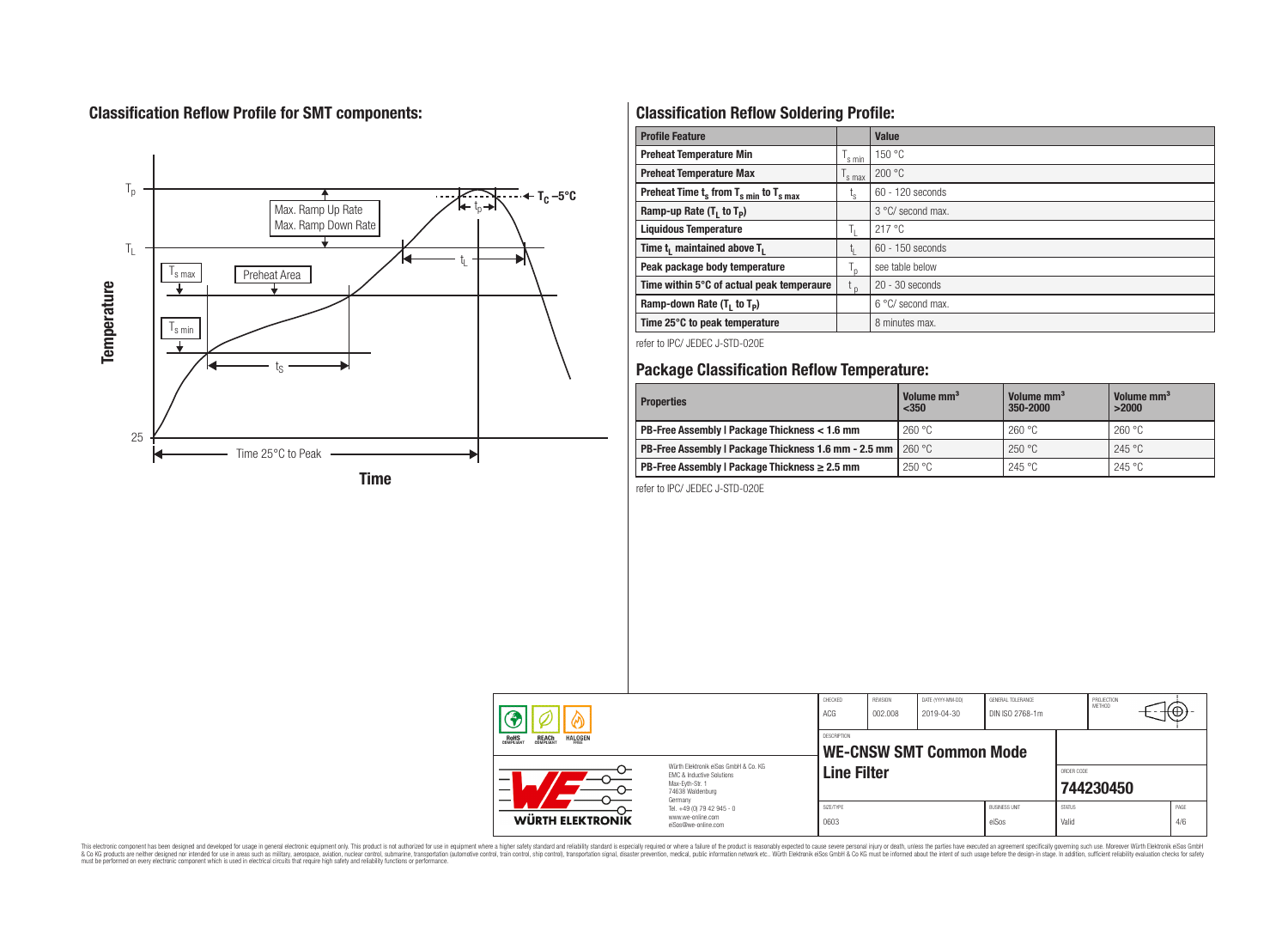### **Cautions and Warnings:**

### **The following conditions apply to all goods within the product series of WE-CNSW of Würth Elektronik eiSos GmbH & Co. KG:**

#### **General:**

- This electronic component is designed and manufactured for use in general electronic equipment.
- Würth Elektronik must be asked for written approval (following the PPAP procedure) before incorporating the components into any equipment in fields such as military, aerospace, aviation, nuclear control, submarine, transportation (automotive control, train control, ship control), transportation signal, disaster prevention, medical, public information network etc. where higher safety and reliability are especially required and/or if there is the possibility of direct damage or human injury.
- Electronic components that will be used in safety-critical or high-reliability applications, should be pre-evaluated by the customer.
- The component is designed and manufactured to be were used within the datasheet specified values. If the usage and operation conditions specified in the datasheet are not met, the wire insulation may be damaged or dissolved.
- Do not drop or impact the components, as the core may flake apart.
- Würth Elektronik products are qualified according to international standards, which are listed in each product reliability report. Würth Elektronik does not warrant any customer qualified product characteristics beyond Würth Elektroniks' specifications, for its validity and sustainability over time.
- The responsibility for the applicability of the customer specific products and use in a particular customer design is always within the authority of the customer. All technical specifications for standard products also apply to customer specific products.

#### **Product specific:**

#### **Soldering:**

- The solder profile must comply with the Würth Elektronik technical soldering specification. All other profiles will void the warranty.
- All other soldering methods are at the customers' own risk.
- Strong forces which may affect the coplanarity of the components' electrical connection with the PCB (i.e. pins), can damage the part, resulting in avoid of the warranty.

#### **Cleaning and Washing:**

- Washing agents used during the production to clean the customer application might damage or change the characteristics of the wire insulation, marking or plating. Washing agents may have a negative effect on the long-term functionality of the product.
- Using a brush during the cleaning process may break the wire due to its small diameter. Therefore, we do not recommend using a brush during the PCB cleaning process.

#### **Potting:**

• If the product is potted in the customer application, the potting material might shrink or expand during and after hardening. Shrinking could lead to an incomplete seal, allowing contaminants into the core. Expansion could damage the core or wire contacts. We recommend a manual inspection after potting to avoid these effects.

#### **Storage Conditions:**

- A storage of Würth Elektronik products for longer than 12 months is not recommended. Within other effects, the terminals may suffer degradation, resulting in bad solderability. Therefore, all products shall be used within the period of 12 months based on the day of shipment.
- Do not expose the components to direct sunlight.
- The storage conditions in the original packaging are defined according to DIN EN 61760-2.

#### **Handling:**

- Violation of the technical product specifications such as exceeding the nominal rated current will void the warranty.
- Applying currents with audio-frequency signals may result in audible noise due to the magnetostrictive material properties.

These cautions and warnings comply with the state of the scientific and technical knowledge and are believed to be accurate and reliable. However, no responsibility is assumed for inaccuracies or incompleteness.

|                                                                                                               |                                                                                   | CHECKED<br>ACG     | REVISION<br>002.008 | DATE (YYYY-MM-DD)<br>2019-04-30 | GENERAL TOLERANCE<br>DIN ISO 2768-1m |                        | PROJECTION<br><b>METHOD</b> | ᠇ᡕ᠊ᡋ᠍       |
|---------------------------------------------------------------------------------------------------------------|-----------------------------------------------------------------------------------|--------------------|---------------------|---------------------------------|--------------------------------------|------------------------|-----------------------------|-------------|
| <b>HALOGEN</b><br>REACH<br>COMPLIANT<br>ROHS<br>COMPLIANT                                                     |                                                                                   | DESCRIPTION        |                     | <b>WE-CNSW SMT Common Mode</b>  |                                      |                        |                             |             |
| Würth Flektronik eiSos GmbH & Co. KG<br>EMC & Inductive Solutions<br>–<br>Max-Evth-Str. 1<br>74638 Waldenburg |                                                                                   | <b>Line Filter</b> |                     |                                 |                                      | ORDER CODE             | 744230450                   |             |
| WÜRTH ELEKTRONIK                                                                                              | Germany<br>Tel. +49 (0) 79 42 945 - 0<br>www.we-online.com<br>eiSos@we-online.com | SIZE/TYPE<br>0603  |                     |                                 | <b>BUSINESS UNIT</b><br>eiSos        | <b>STATUS</b><br>Valid |                             | PAGE<br>5/6 |

This electronic component has been designed and developed for usage in general electronic equipment only. This product is not authorized for use in equipment where a higher safety standard and reliability standard si espec & Ook product a label and the membed of the seasuch as marked and as which such a membed and the such assume that income in the seasuch and the simulation and the such assume that include to the such a membed and the such